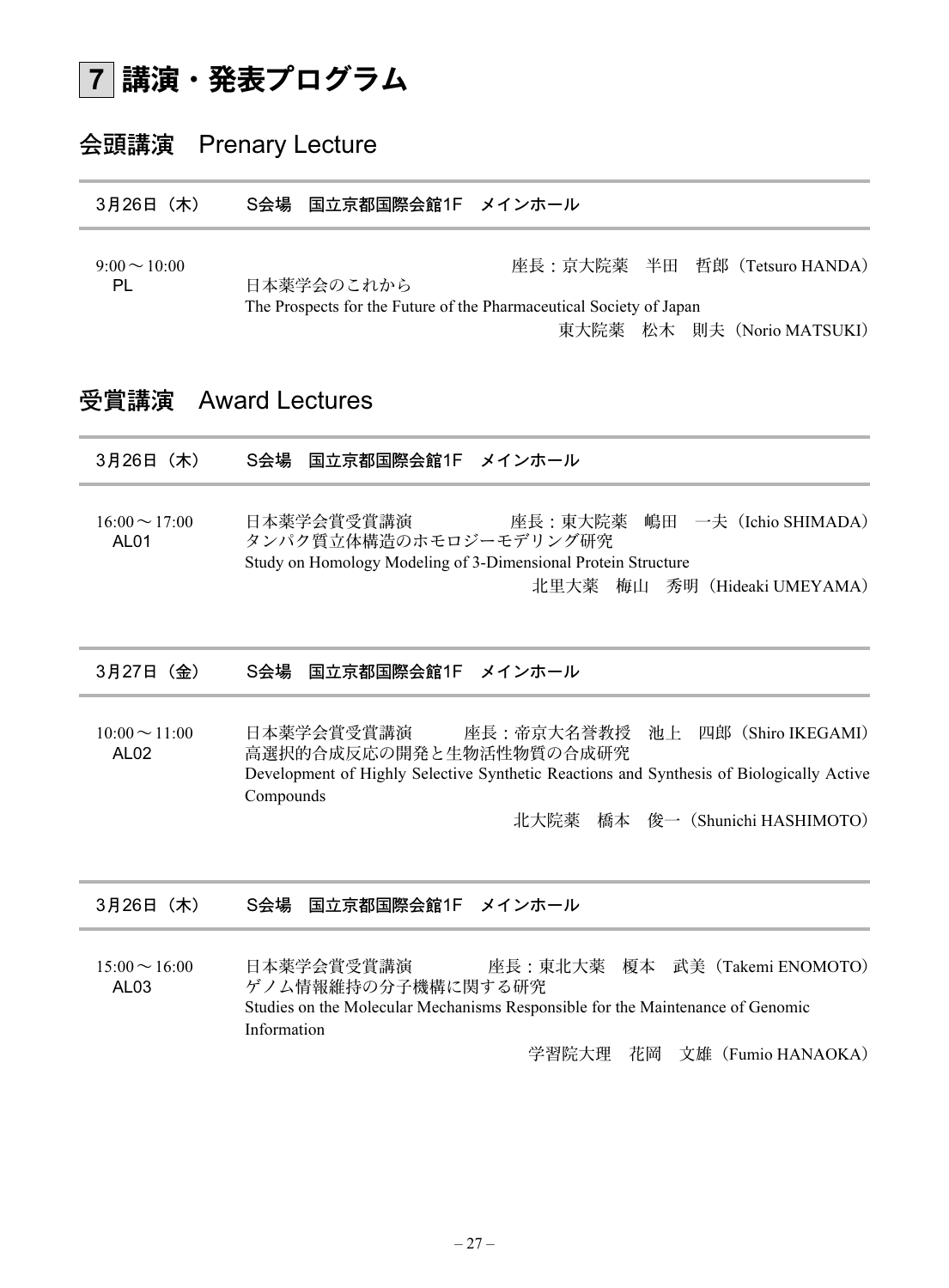| 3月26日 (木) |  | W会場 グランドプリンスホテル京都B2F プリンスホール |  |
|-----------|--|------------------------------|--|
|           |  |                              |  |

10:00~10:45 学術貢献賞受賞講演 座長:東京理大理 中田 忠(Tadashi NAKATA) AL04 マグネシウムカルベノイドならびに関連反応活性種の化学の開拓 Exploitation of the Chemistry of Magnesium Carbenoids and Related Reactive Species 東京理大院理 佐藤 毅(Tsuyoshi SATOH)

10:45~11:30 学術貢献賞受賞講演 座長:熊本大院医薬 山縣 ゆり子(Yuriko YAMAGATA) AL05 生体高分子の分子間特異的相互作用と自己重合に関する構造化学的研究と創薬への 応用 Structural Study on Intermolecular Specific Interaction and Self-aggregation of Biomolecule and Its Application to Drug Design

大阪薬大 石田 壽昌(Toshimasa ISHIDA)

14:30~15:30 学術貢献賞受賞講演 座長:阪大院薬 山元 弘(Hiroshi YAMAMOTO) AL06 新しい視点から見た血液凝固因子と血管新生因子に関する研究 New Perspective Studies on the Blood Coagulation Factors and Vascular Endothelial Growth Factors

明治薬大院薬 森田 隆司(Takashi MORITA)

3月27日(金) B会場 国立京都国際会館2F Room B-1

9:00~9:35 学術振興賞受賞講演 库長:阪大院薬 田中 徹明 (Tetsuaki TANAKA) AL07 キラルなチオ尿素触媒の開発と不斉触媒反応への応用 Development of Chiral Thiourea Catalyst and Its Application to Asymmetric Catalytic Reactions 京大院薬 竹本 佳司(Yoshiji TAKEMOTO)

9:35~10:10 学術振興賞受賞講演 座長:京都薬大 木曽 良明(Yoshiaki KISO) AL08 ペプチド化学に基づく統合創薬研究 Integrated Medicinal Chemical Research Based on Peptide Chemistry

東京薬大薬 林 良雄(Yoshio HAYASHI)

10:10~10:45 学術振興賞受賞講演 座長:東北大院薬 永沼 章(Akira NAGANUMA) AL09 酸化ストレスおよび化学修飾を生じる環境物質を対象としたフィールドサイエンス と実験科学の融合 A Fusion of Field and Laboratory Studies in the Investigation of Environmental Chemicals Causing Oxidative Stress and Covalent Modification

筑波大院人間総合 熊谷 嘉人(Yoshito KUMAGAI)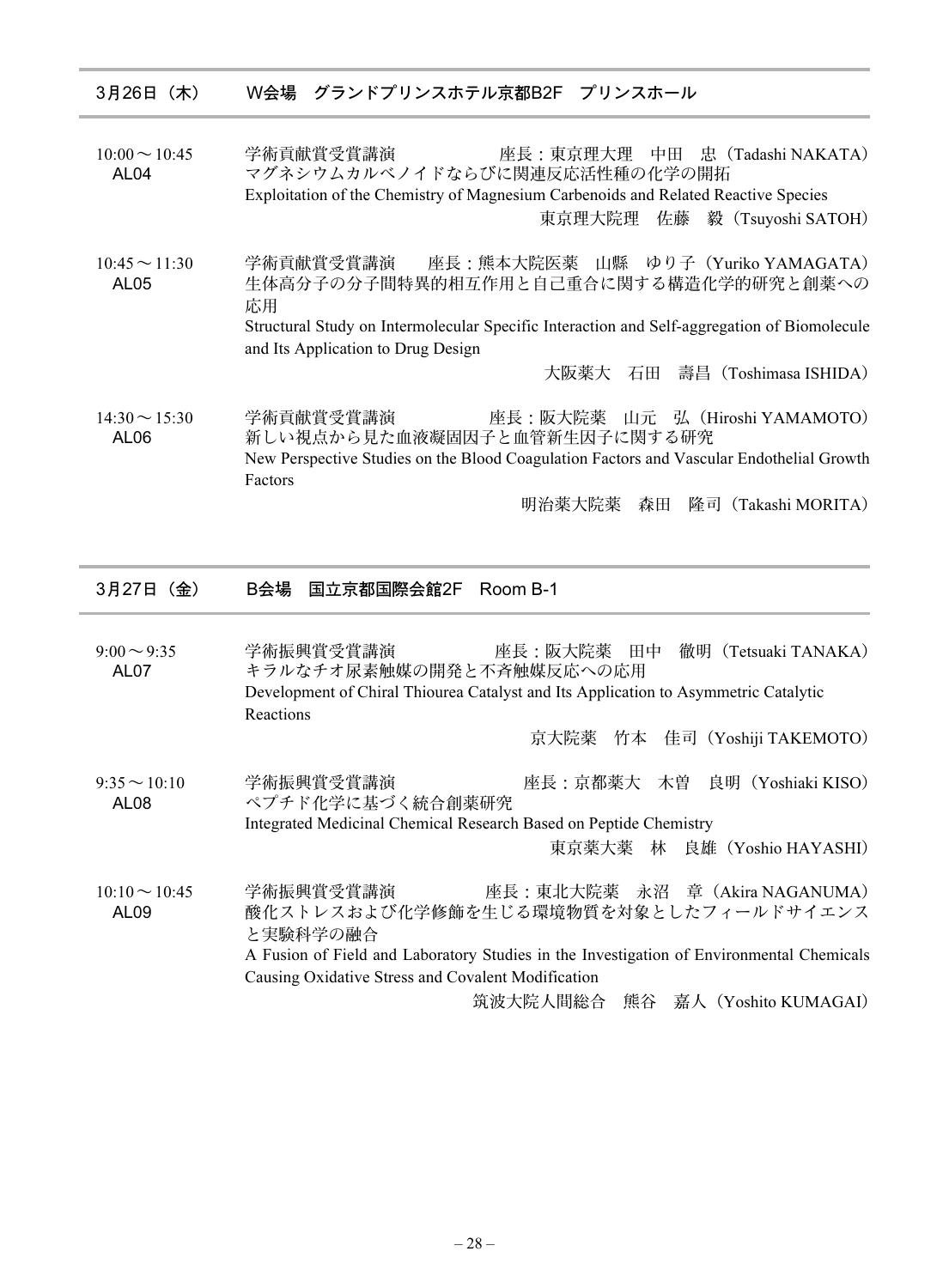| 3月26日 (木)                         | B会場<br>国立京都国際会館2F Room B-1                                                                                                                       |
|-----------------------------------|--------------------------------------------------------------------------------------------------------------------------------------------------|
| $10:00 \sim 10:30$                | 奨励賞受賞講演<br>座長:徳島大院ヘルスバイオサイエンス                                                                                                                    |
| <b>AL10</b>                       | 大高 章 (Akira OHTAKA)<br>高機能性ペプチドミメティクスの開発と環状生理活性ペプチドの分子認識機構解明                                                                                     |
|                                   | への応用<br>Development of Highly Functionalized Peptidomimetics and the Application to Bioactive<br><b>Cyclic Peptides</b>                          |
|                                   | 京大院薬 大石 真也 (Shinya OISHI)                                                                                                                        |
| $10:30 \sim 11:00$<br><b>AL11</b> | 奨励賞受賞講演<br>座長:北大院薬 有澤 光弘 (Mitsuhiro ARISAWA)<br>二重活性化能を有する不斉二核バナジウム触媒と酸-塩基型不斉有機分子触媒の<br>創製                                                       |
|                                   | Development of Dinuclear Vanadium Catalysts and Acid-Base Organocatalysts for<br><b>Enantioselective Reactions Via Dual Activation Mechanism</b> |
|                                   | 阪大産業科学研 滝澤<br>忍 (Shinobu TAKIZAWA)                                                                                                               |
| $14:00 \sim 14:30$                | 奨励賞受賞講演<br>座長:東大分子細胞生物学研<br>橋本 祐一 (Yuichi HASHIMOTO)                                                                                             |
| <b>AL12</b>                       | アイソフォーム選択的ヒストン脱アセチル化酵素阻害薬の創製研究<br>Exprorative Study for Isoform-selective Histone Deacetylase Inhibitors                                         |
|                                   | 名市大院薬 鈴木 孝禎 (Takayoshi SUZUKI)                                                                                                                   |
| $14:30 \sim 15:00$<br>AL13        | 奨励賞受賞講演<br>座長:静岡県大薬<br>赤井 周司(Shuji AKAI)<br>レアメタル代替を目的とする新規ヨウ素反応剤を用いる合成法の開発                                                                      |
|                                   | Development of Rare-Metal-Free Synthetic Methods Using New Iodine Reagents                                                                       |
|                                   | 立命館大薬 土肥<br>寿文 (Toshifumi DOHI)                                                                                                                  |
| 3月27日 (金)                         | B会場<br>Room B-1<br>国立京都国際会館2F                                                                                                                    |
| $10:45 \sim 11:15$<br><b>AL14</b> | 座長:長崎国際大薬 正山<br>征洋 (Yukihiro SHOYAMA)<br>奨励賞受賞講演<br>大麻成分の生合成酵素に関する研究<br>Studies on Enzymes Involved in Cannabinoid Biosynthesis                  |
|                                   | 九大院薬<br>田浦<br>太志 (Futoshi TAURA)                                                                                                                 |
| $11:15 \sim 11:45$<br><b>AL15</b> | 座長:静岡県大薬<br>奥 直人 (Naoto OKU)<br>奨励賞受賞講演<br>腎尿細管における電解質輸送体の分子病態生理学的研究                                                                             |
|                                   | Molecular Pathophysiological Study of Electrolyte Transporters in Renal Tubular Cells                                                            |
|                                   | 静岡県大薬 五十里 彰 (Akira IKARI)                                                                                                                        |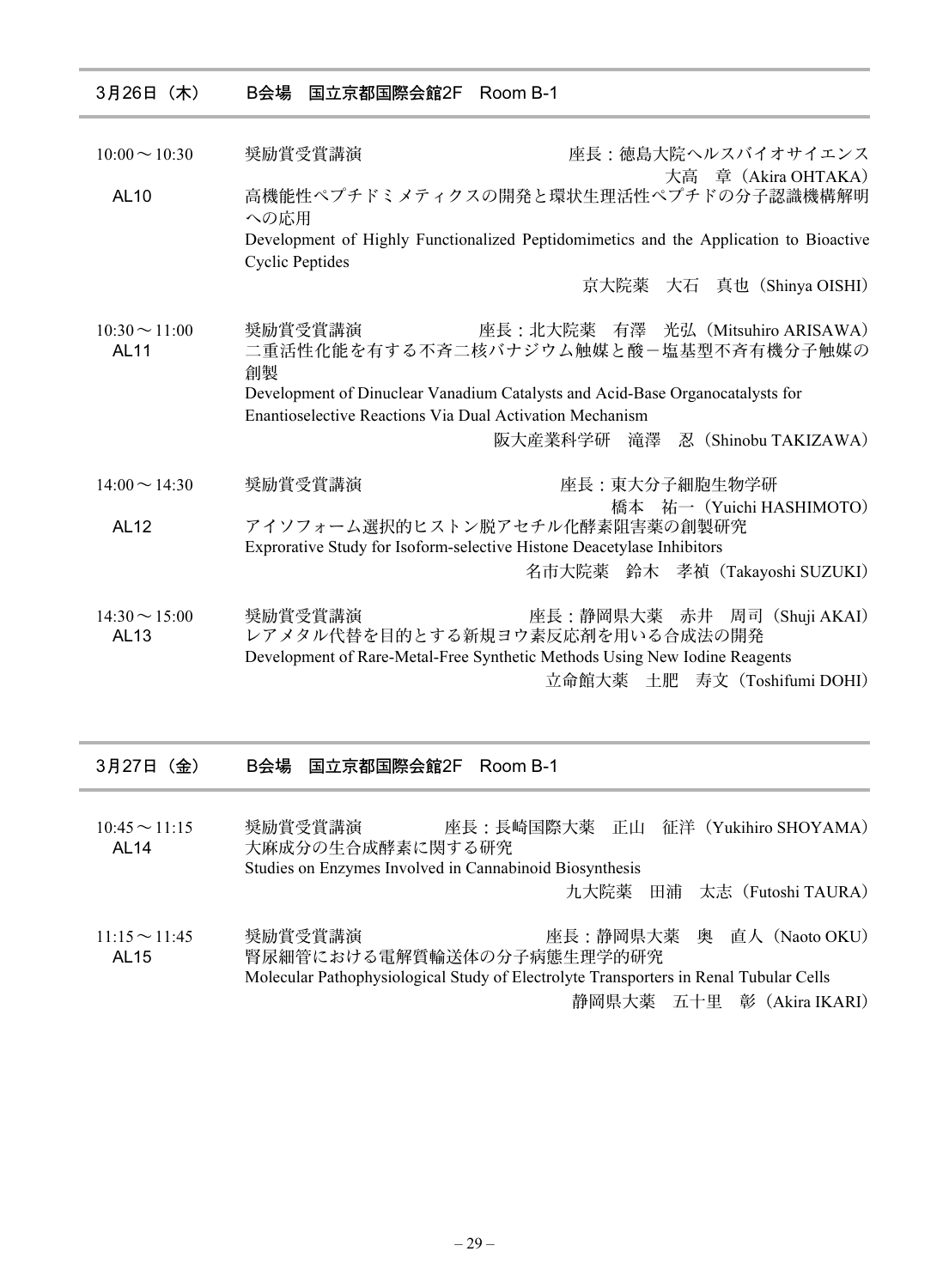3月28日(土) B会場 国立京都国際会館2F Room B-1

9:00~9:30 奨励賞受賞講演 座長:富山大院医薬 上野 雅晴(Masaharu UENO) AL16 静的·動的構造評価による生体脂質複合体形成機構の解明 Elucidation of Lipid Complex Formation Mechanisms by Static/Dynamic Structural Evaluation

京大院薬 中野 実(Minoru NAKANO)

9:30~10:00 奨励賞受賞講演 座長:千葉大院薬 荒野 泰(Yasushi ARANO) AL17 生体分子イメージングを目的とした PET/SPECT 用放射性プローブの開発研究 Development of Radiolabeled Probes for in vivo Molecular Imaging with PET/SPECT 京大院薬 小野 正博(Masahiro ONO)

3月26日(木) W会場 グランドプリンスホテル京都B2F プリンスホール

15:30~16:30 創薬科学賞受賞講演 座長:帝京大薬 夏苅 英昭(Hideaki NATSUGARI) AL18 自然睡眠をもたらす新規メラトニン受容体作動薬 Ramelteonの創製 Discovery of Ramelteon as a Novel Melatonin Receptor Agonist, That Induces Natural Sleep 武田薬品工業 大川 滋紀(Shigenori OHKAWA)

| 3月28日 (土)                              | B会場 国立京都国際会館2F<br>Room B-1                                                                            |
|----------------------------------------|-------------------------------------------------------------------------------------------------------|
| $10:00 \sim 10:40$<br>AL <sub>19</sub> | 宮田記念学術論文賞受賞講演<br>座長:長崎大医歯附属病院<br>佐々木 均 (Hitoshi SASAKI)<br>肝臓表面からの吸収を利用した薬物送達システムの開発とその展開             |
|                                        | Development of Drug Delivery System by Utilizing Absorption from Liver Surface and Its<br>Application |
|                                        | 長崎大院医歯薬 西田<br>孝洋(Koyo NISHIDA)                                                                        |
| $10:40 \sim 11:20$                     | 宮田記念学術論文賞受賞講演<br>座長:徳島大総合科学<br>美雄 (Yoshio TAKEDA)<br>武田                                               |
| AL <sub>20</sub>                       | 沖縄産資源植物の有効利用に関する研究<br>Studies on Okinawan Resource Plants                                             |
|                                        | 大塚 英昭(Hideaki OTSUKA)<br>広島大院医歯薬                                                                      |

| 3月26日(木)                               | B会場 国立京都国際会館2F Room B-1                                          |                                |
|----------------------------------------|------------------------------------------------------------------|--------------------------------|
| $11:00 \sim 12:00$<br>AL <sub>21</sub> | 佐藤記念国際賞受賞講演<br>Engineering of Purine Receptors and Their Ligands | 座長:東北大院薬 山添 康(Yasushi YAMAZOE) |

National Institutes of Health Kenneth A. JACOBSON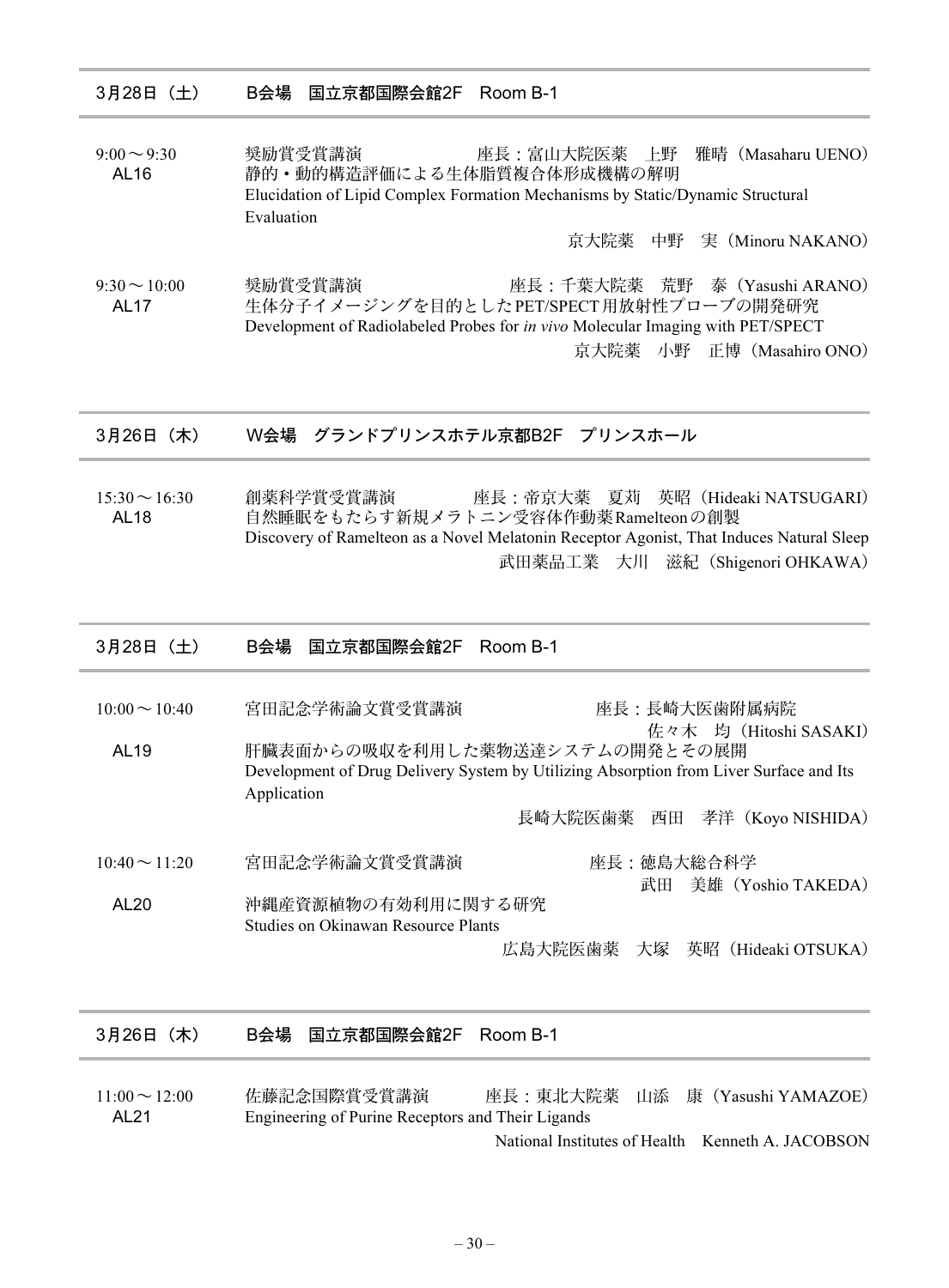# 特別講演 Special Lectures

## 3月26日(木)

## S会場 国立京都国際会館1F メインホール

| $10:00 \sim 11:00$<br>SL <sub>01</sub> | 座長:東大院薬 杉山 雄一(Yuichi SUGIYAMA)<br>多能性幹細胞株の限りない可能性と医学および創薬への活用<br>Unlimited Potential of Pluripotent Stem Cell Lines and Application to Medicine and Drug<br>Discovery |
|----------------------------------------|-----------------------------------------------------------------------------------------------------------------------------------------------------------------------|
|                                        | 京大物質-細胞統合システム拠点/再生医科学研 中辻 憲夫 (Norio NAKATSUJI)                                                                                                                        |
| $11:00 \sim 12:00$<br><b>SL02</b>      | 座長:京大院薬 辻本 豪三 (Gozoh TSUJIMOTO)<br>心筋再生医療の現状と展望<br>Regenerative Therapy for Failing Heart                                                                             |
|                                        | 阪大院医 澤 芳樹(Yoshiki SAWA)                                                                                                                                               |
|                                        |                                                                                                                                                                       |
| $13:00 \sim 14:00$<br><b>SL03</b>      | 座長:京大院薬 乾 賢一 (Ken-ichi INUI)<br>転換期を迎えた医学と、薬学への期待<br>Medical Science at a Turning Point and Expectation to Pharmaceutical Science                                     |
|                                        | 京都大学名誉教授、先端医療振興財団理事長 井村 裕夫(Hiroo IMURA)                                                                                                                               |
| $14:00 \sim 15:00$<br>SL <sub>04</sub> | 座長:東大院薬 入村 達郎(Tatsuro IRIMURA)<br>自然免疫と病原体認識レセプター                                                                                                                     |
|                                        | Innate Immunity and Pathogen Recognition Receptors                                                                                                                    |
|                                        | 阪大免疫学フロンティア研究セ<br>審良 静男 (Shizuo AKIRA)                                                                                                                                |

## T会場 国立京都国際会館1F アネックスホール2

| $14:00 \sim 15:00$ | 座長:東大医病院 鈴木 洋史 (Hiroshi SUZUKI)                                                      |
|--------------------|--------------------------------------------------------------------------------------|
| SL <sub>05</sub>   | Predicting Drug Absorption and Disposition Using a Biopharmaceutics Drug Disposition |
|                    | Classification System and Its Use in Deriving QSAR Approaches                        |
|                    | University of California Leslie Z. BENET                                             |

#### A会場 国立京都国際会館2F Room A

| $14:00 \sim 15:00$<br>SL <sub>06</sub> | 多機能性チャネルの構造と機能                                     |  | 座長:立命館大 川嵜 敏祐 (Toshisuke KAWASAKI) |
|----------------------------------------|----------------------------------------------------|--|------------------------------------|
|                                        | Structure and Function of Multifunctional Channels |  |                                    |
|                                        |                                                    |  | 京大院理 藤吉 好則 (Yoshinori FUJIYOSHI)   |

## W会場 グランドプリンスホテル京都B2F プリンスホール

13:30~14:30 座長:京都薬大 上西 潤一(Jun'ichi UENISHI) SL07 Palladium– and Nickel–Catalyzed Coupling Reactions of Alkyl Electrophiles MIT Department of Chemistry Gregory C. FU

 $-31-$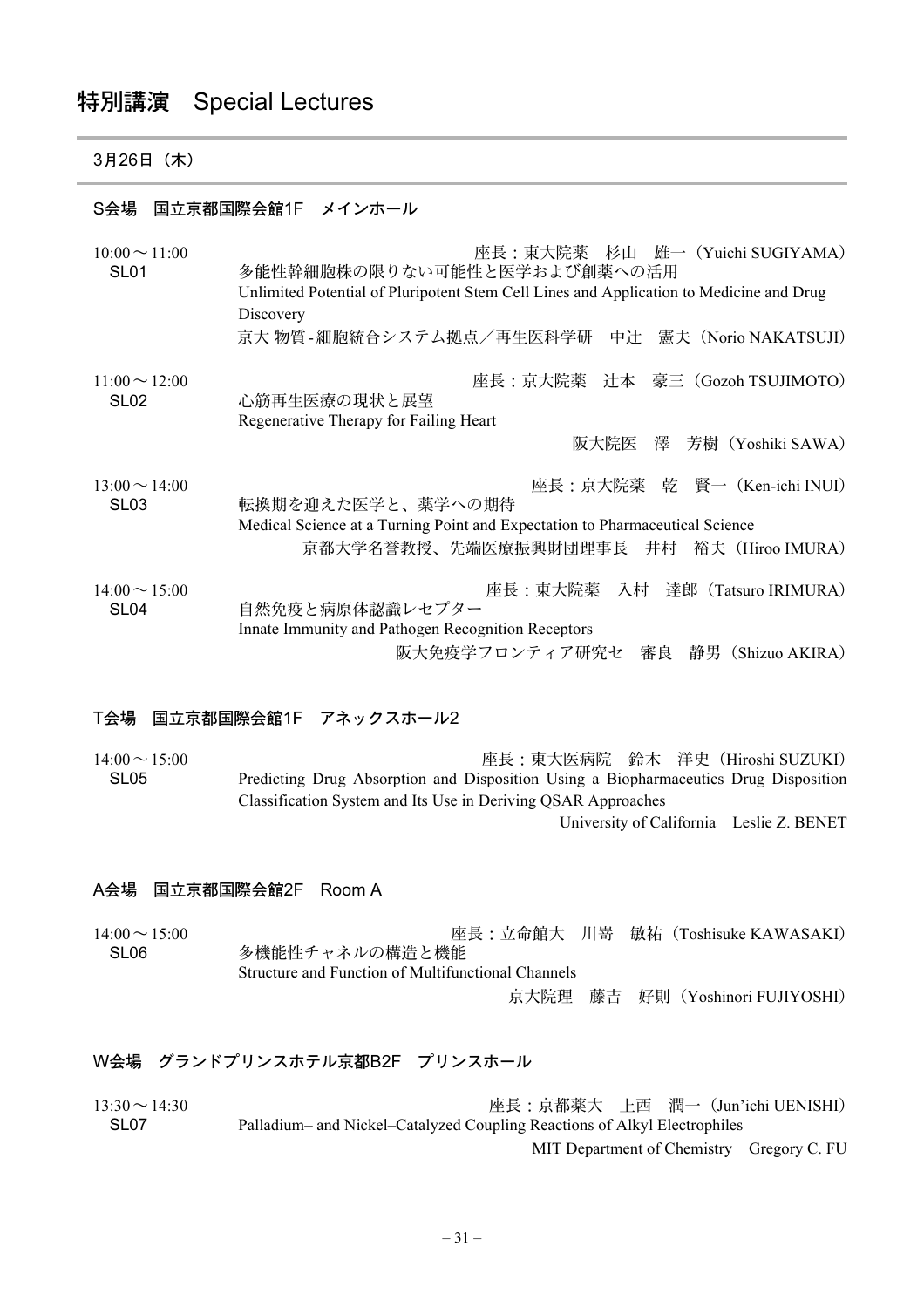#### X会場 グランドプリンスホテル京都B2F ゴールドルーム

13:30~14:30 座長:京大院薬 掛谷 秀昭(Hideaki KAKEYA) SL08 Clofazimine Is a Novel Inhibitor of Human Kv1.3 Potassium Channel and Calcium Signaling in T Lymphocytes

Johns Hopkins University School of Medicune Jun O. LIU

#### Y会場 グランドプリンスホテル京都1F ロイヤルルーム

13:30~14:30 座長:国立医薬品食品衛生研 合田 幸広(Yukihiro GOHDA) SL09 食による健康増進―機能性食品の現在と未来 Health Benefit of Food: Current Status and Future of Functional Food

東大院農 清水 誠(Makoto SHIMIZU)

#### 3月27日(金)

## S会場 国立京都国際会館1F メインホール

| $9:00 \sim 10:00$  | 座長:北大院薬 南 雅文 (Masabumi MINAMI)                             |
|--------------------|------------------------------------------------------------|
| SL <sub>10</sub>   | プロスタノイド受容体;病態での働きと創薬                                       |
|                    | Prostanoid Receptors in Diseases and Drug Development      |
|                    | 京大院医 成宮 周 (Shuh NARUMIYA)                                  |
| $11:00 \sim 12:00$ | 座長:京都薬大 野出 学 (Manabu NODE)                                 |
| SL <sub>11</sub>   | コイネージメタル触媒を用いる新分子変換反応                                      |
|                    | New Molecular Transformations with Coinage Metal Catalysts |
|                    | 東北大原子分子材料科学高等研究機構、理学研究科                                    |
|                    | 山本 嘉則 (Yoshinori YAMAMOTO)                                 |

#### T会場 国立京都国際会館1F アネックスホール2

9:00~10:00 座長:大阪薬大 掛見 正郎(Masao KAKEMI) SL12 Reactive Metabolism Runs Amuck: A Novel Unifying Mechanism of Nitroglycerin Action and Tolerance

University at Buffalo, State University of New York Ho-Leung FUNG

#### E会場 国立京都国際会館GF Room E

11:00~12:00 座長:京大院薬 竹島 浩(Hiroshi TAKESHIMA) SL13 自然からの贈りもの一新薬スタチンの誕生 A Gift from Nature: the Birth of the Statins

バイオファーム研 遠藤 章(Akira ENDO)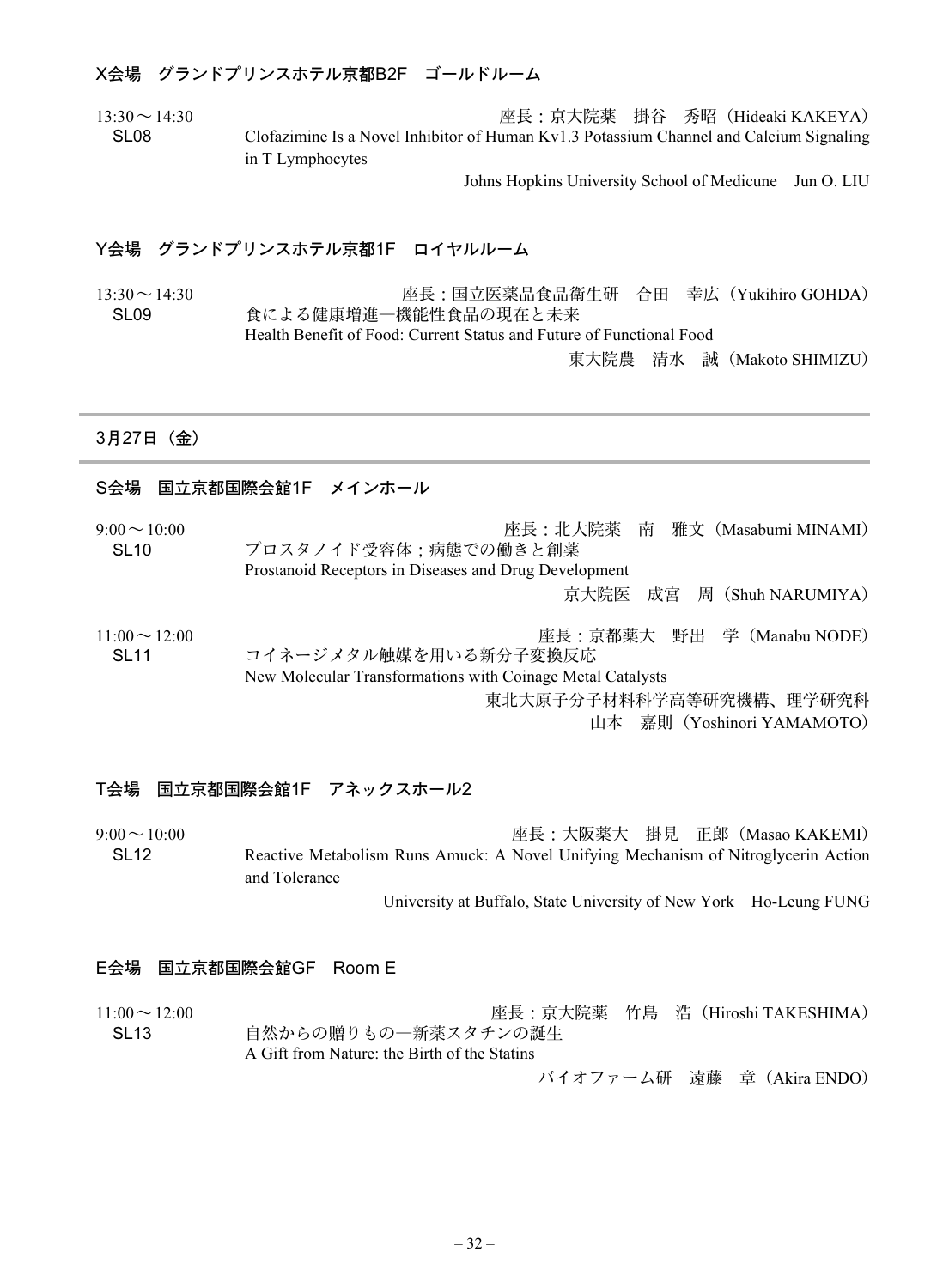## W会場 グランドプリンスホテル京都B2F プリンスホール

9:00~10:00 座長:京大院薬 加藤 博章(Hiroaki KATO) SL14 Atomic Structure and Molecular Mechanism of Receptors and Transporters at Chemical Synapses

Oregon Health and Science University Eric GOUAUX

## X会場 グランドプリンスホテル京都B2F ゴールドルーム

11:00~12:00 座長:京大院薬 金子 周司(Shuji KANEKO) SL15 Amazing TRP Channels: Entering the Age of TRPpathies

## Katholieke Universiteit Leuven Bernd NILIUS

### S会場 国立京都国際会館1F メインホール

| $13:00 \sim 14:00$ | 座長:京大院薬 中山 和久 (Kazuhisa NAKAYAMA)                     |
|--------------------|-------------------------------------------------------|
| SL <sub>16</sub>   | 神経回路の伝達制御機構                                           |
|                    | Integrative Synaptic Mechanisms of the Neural Network |
|                    | 大阪バイオサイエンス研 中西 重忠 (Shigetada NAKANISHI)               |
| $14:00 \sim 15:00$ | 座長:阪大院薬 小林 資正 (Motomasa KOBAYASHI)                    |
| SL <sub>17</sub>   | <b>Biology Oriented Synthesis</b>                     |

Max-Planck-Institut Herbert WALDMANN

#### T会場 国立京都国際会館1F アネックスホール2

14:00~15:00 座長:東大院薬 松木 則夫(Norio MATSUKI) SL18 Development of Natural Cognitive Enhancer, KD501: From Discovery to Clinical Trial Seoul National University Young Choong KIM

#### A会場 国立京都国際会館2F Room A

14:00~15:00 座長:大阪薬大 小林 裕次(Yuji KOBAYASHI) SL19 アミロイド科学の新世界 New World of Amyloid Science

阪大蛋白質研 後藤 祐児(Yuji GOTO)

#### W会場 グランドプリンスホテル京都B2F プリンスホール

14:30~15:30 座長:京大院薬 佐治 英郎(Hideo SAJI) SL20 Multiplexed Molecular Imaging; A New Strategy for Cancer Diagnosis and Therapy National Cancer Institute/NIH Hisataka KOBAYASHI